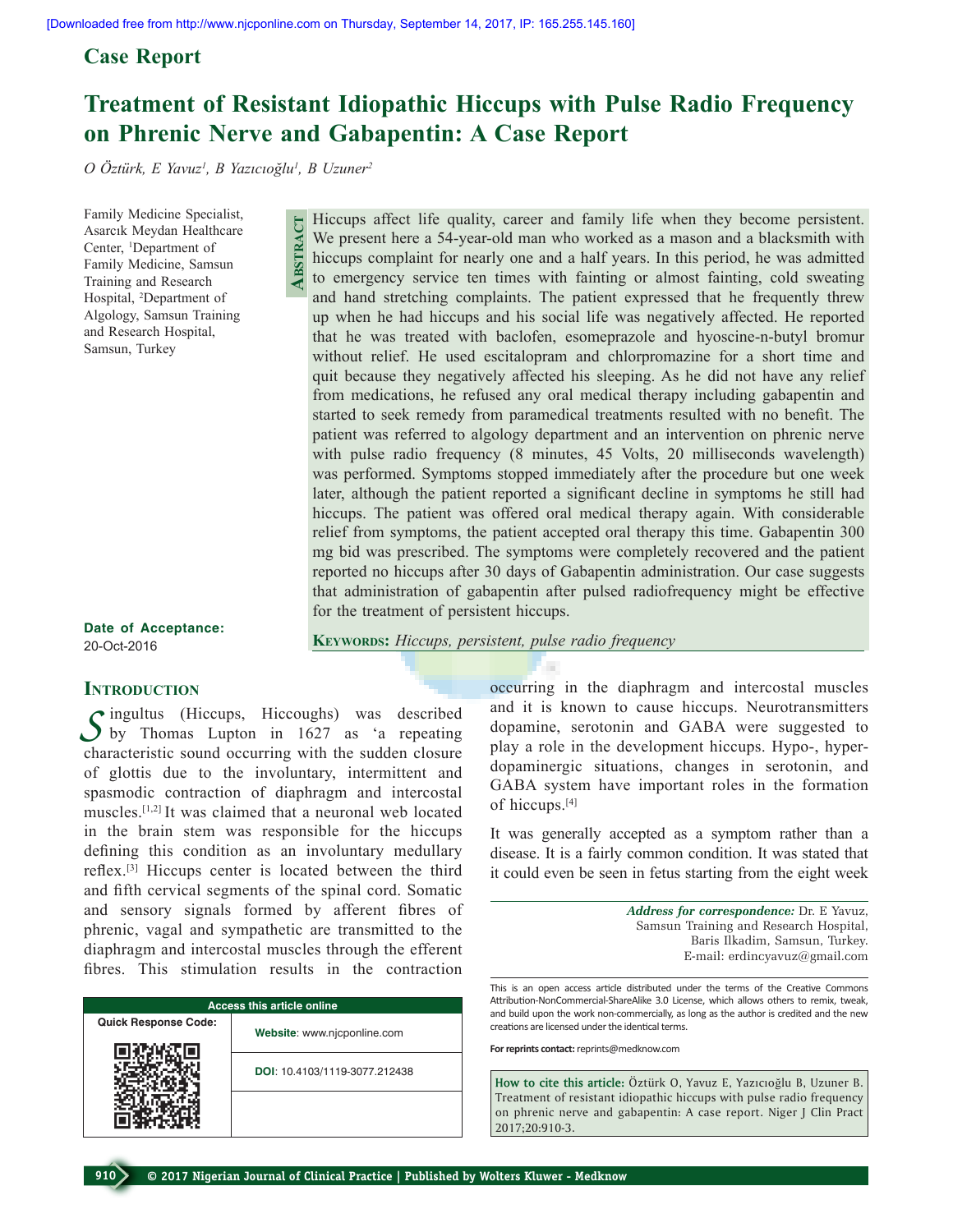of pregnancy.[5] Stimulation or irritation of any component of the hiccup reflex arc may produce hiccups and thus a wide range of diagnoses should be considered.<sup>[6]</sup> It is unclear whether hiccups have a function, but it is well known that hiccups affect the quality of life rather negatively.[7] A patient with a persistent hiccup reaching remission after radiofrequency application on phrenic nerve and gabapentin treatment is explained in this paper.

## **Case Report**

A 54-year-old man was admitted in our family healthcare centre with hiccups complaint in February 2016. He worked as a mason and a blacksmith. He defined hiccups present for nearly 1.5 years. He also complained of getting burp quite frequently. In this period, he was admitted to emergency service ten times with fainting or almost fainting, cold sweating and hand stretching complaints. The patient also said that he frequently threw up when he had hiccups and his social life was negatively affected. He used to smoke a box of cigarettes daily for 15 years and quit smoking six years ago. He quit drinking alcohol 10 years ago and was a social drinker before quitting. He never used narcotics. He didn't report any disease or constant drug use and any operation or trauma. Family history was insignificant.

The patient was admitted to general surgery department when hiccups started 1.5 years ago. The blood sample showed no electrolyte or metabolic disturbance, in the same centre he had undergone chest radiography, esophagogastroduodenoscopy (EGD), abdominal and thorax computed tomography (CT), all of which were normal. Then, the patient was referred to cardiology department for occasional chest pains and an echocardiography and coronary angiography was applied. Multiple mild occlusions in coronary arteries were found, and he was discharged with only antiaggregant treatment. The patient whose complaints persisted also visited internal medicine, gastroenterology and psychiatry departments. In these departments, blood tests, electrocardiogram and abdominal ultrasound were done and EGD was repeated and no definitive reason for the complaint was found. He reported that he was treated with baclofen, esomeprazole and hyoscine-n-butylbromur without relief. He used escitalopram and chlorpromazine for a short time and quit because they negatively affected his sleeping. As he did not have any relief from medications, he started to seek remedy from paramedical treatments (drinking olive oil, cupping, and spiritual methods).

In his psychiatric examination it was revealed that his mood was anxious. His consciousness, orientation and attention were intact. No distortion in memory or perception was noted. His systemic vitals and his physical examination were normal. His neurologic

examination revealed no findings to explain his dysautonomic symptoms. The chest radiography and ECHO were repeated and found normal. Brain, brainstem, cervical cord, and neck magnetic resonance images were obtained. Minor chronic ischemic parenchymal changes were detected in bilateral periventricular white matter areas and the patient was referred to a neurologist. It was stated that these changes cannot explain the presence of his symptoms. We failed to reveal the cause or the precipitating factors for the hiccups, so we considered that it was idiopathic hiccups. The patient who had used different medications to stop hiccups previously refused any drug therapy. So, in line with literature, the patient was referred to algology and an intervention on phrenic nerve was planned. Before intervention patient was informed about the procedure and possible complications and a written consent was obtained. A venous catheter was replaced and the patient's vitals were monitored. In the supine position his neck was turned into the right side. Under guidance of ultrasound with a 12-L linear probe, phrenic nerve was identified. Cutaneous and subcutaneous anaesthesia was achieved by 1% lidocaine with a 27 gauge needle. Phrenic nerve was approached from about 2 cm over the midpoint of the clavicle, right under sternocleidomastoid muscle with a 22-gauge 5mm active tip radiofrequency needle under ultrasoundguidance. After receiving response from motor stimuli given to left diaphragm muscle (2 Hz, 1 msec and at 0.7 V), 5 cc of 1% lidocaine was slowly administered for diagnostic blockade. A positive response to blockade was noted and patient's hiccups stopped temporarily. Two weeks later, pulsed radiofrequency (8 minutes, 45 Volts, 20 milliseconds wavelength) was applied with the same technique described above. An immediate decline in symptoms was observed. The patient was monitored for two hours and then discharged. One week later, the patient reported a significant decline in symptoms but still had hiccups. The patient was offered oral medical therapy again. With considerable relief from symptoms, the patient accepted oral therapy this time. Gabapentin 300 mg bid was prescribed. The symptoms were completely recovered and the patient reported no hiccups after 30 days of Gabapentin administration.

#### **Discussion**

Singultus, or hiccups, is derived from the Latin word "singult", meaning "the act of attempting to catch one's breathing while sobbing".[8] There are three kinds of hiccups: benign or common  $\ll$  48 hours), persistent (more than 48 hours) or intractable (incapacitating) hiccups (more than a month). Unilateral contraction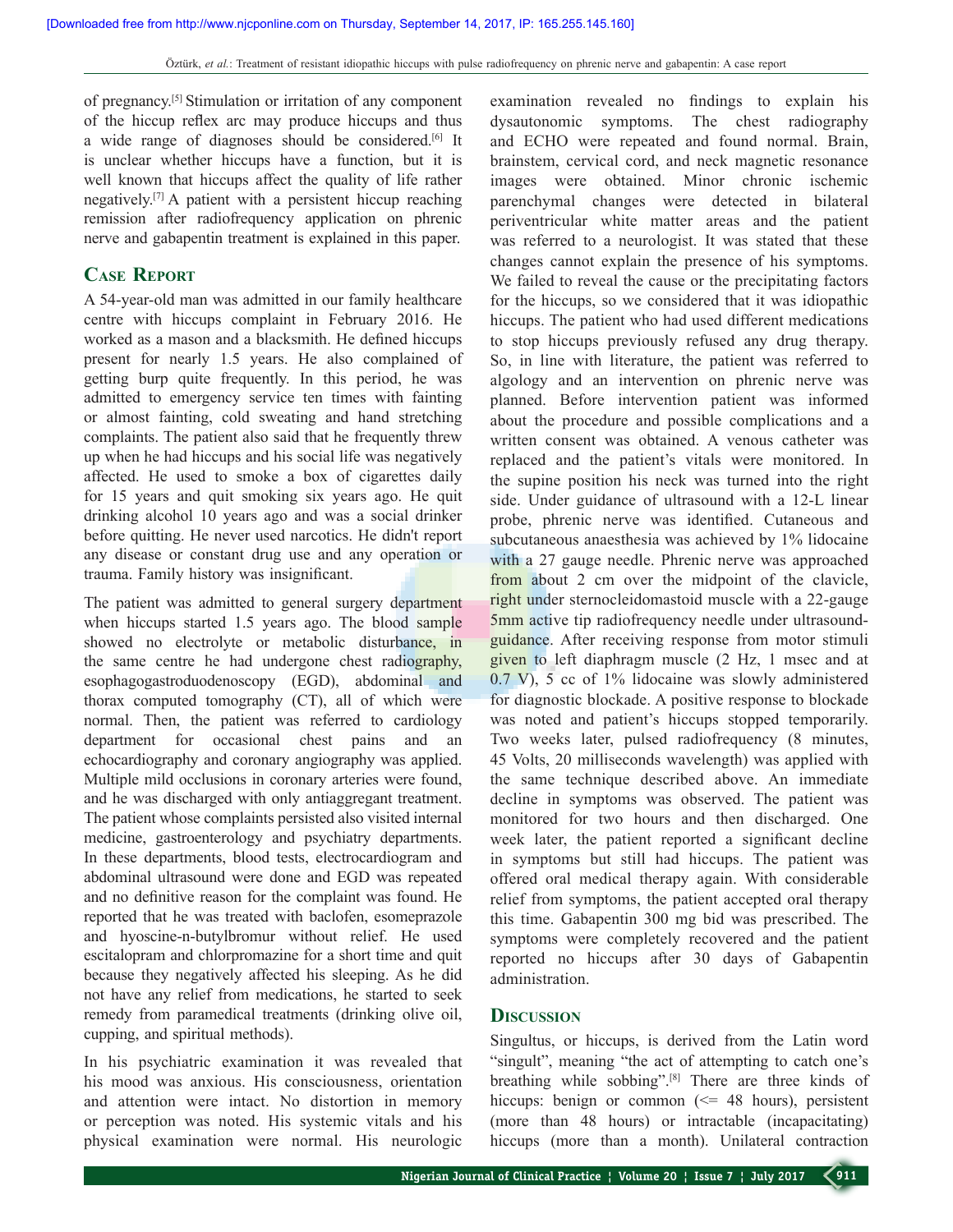| Table 1: Main causes of resistant and persistent singultus |                                                                                                                                                                                                                                                                          |
|------------------------------------------------------------|--------------------------------------------------------------------------------------------------------------------------------------------------------------------------------------------------------------------------------------------------------------------------|
| Gastrointestinal diseases                                  | Gastric distension, peptic ulcer disease, gastric cancer, gastroesophageal reflux diseases, stomach volvulus                                                                                                                                                             |
|                                                            | Pancreatitis, pancreatic cancer                                                                                                                                                                                                                                          |
|                                                            | Abdominal abscess                                                                                                                                                                                                                                                        |
|                                                            | Gallbladder diseases                                                                                                                                                                                                                                                     |
|                                                            | Inflammatory intestinal disease                                                                                                                                                                                                                                          |
|                                                            | Hepatitides                                                                                                                                                                                                                                                              |
| Central nervous system<br>diseases                         | Aerophagia- burping, esophagitis, esophagealdistension, esophageal stent applications, esophageal tumours.<br>Vascular causes: Ischemic/haemorrhagic stroke, arteriovenous malformations, temporal arteritis, systemic<br>lupus erythematosus related vascular disorders |
|                                                            | Infections: Encephalitis, meningitis, brain abscess, neurosyphilis, subphrenic abscess                                                                                                                                                                                   |
| Thoracic diseases                                          | Structural causes: Head trauma, neoplasms, multiple sclerosis, syringomyelia, hydrocephalus,<br>Pulmonary tuberculosis and other Infections                                                                                                                              |
|                                                            | Pneumonia, empyema, bronchitis, asthma, pleuritis                                                                                                                                                                                                                        |
|                                                            | Aortic aneurysm, chest trauma                                                                                                                                                                                                                                            |
|                                                            | Mediastinitis, tumours, lymphadenopathies                                                                                                                                                                                                                                |
| Cardiovascular diseases                                    | Myocardial ischemia and infarction, pericarditis                                                                                                                                                                                                                         |
|                                                            | Pacemaker lead perforation                                                                                                                                                                                                                                               |
| Vagus and diaphragmatic<br>nerve irritation                | Goitre, pharyngitis, laryngitis, neck cysts and tumours                                                                                                                                                                                                                  |
|                                                            | Irritation of tympanic membrane with hair or foreign objects                                                                                                                                                                                                             |
| Lower abdomen                                              | Gynaecologic tumours                                                                                                                                                                                                                                                     |
| Toxic - metabolic reasons                                  | Alcohol, uremia, Diabetes mellitus                                                                                                                                                                                                                                       |
|                                                            | Hypocarbia                                                                                                                                                                                                                                                               |
| Postoperative                                              | Hyponatremia, hypocalcemia, hypopotassaemia<br>General anaesthesia, intubation (stimulation of glottis)                                                                                                                                                                  |
|                                                            | Extension of the neck (strain of diaphragmatic nerve roots)                                                                                                                                                                                                              |
|                                                            | Gastric distension, traction of organs                                                                                                                                                                                                                                   |
| Drugs                                                      | Alpha-methyldopa, short acting barbiturates, dexamethasone, Aripiprazole, Chemotherapy treatment                                                                                                                                                                         |
|                                                            | Intrathecal morphine injection treatment                                                                                                                                                                                                                                 |
| Psychogenic                                                | Stress, excitement                                                                                                                                                                                                                                                       |
|                                                            | Conversion reaction, simulation                                                                                                                                                                                                                                          |
| Idiopathic                                                 |                                                                                                                                                                                                                                                                          |

Öztürk, *et al.*: Treatment of resistant idiopathic hiccups with pulse radiofrequency on phrenic nerve and gabapentin: A case report

of left hemidiaphragm is present in nearly 80% of the cases. Pathological hiccups are generally bilateral. There are many possible types of instigators: organic, psychogenic, idiopathic or iatrogenic. Intractable hiccups are often without clear etiology.<sup>[9]</sup> The source of hiccups is generally found to be gastrointestinal system pathologies.[10] Apart from these, any of the diseases listed in [Table 1] can also cause hiccups.[11-17] Hiccups affect life quality, career and family life when they become persistent. An American man named Charles Osborne had the hiccups for 68 years, from 1922 to 1990, and he entered in the Guinness World Records as the man with the longest attack of hiccups.[18] In our case, the etiology of hiccups was unknown and patient reported a significant impairment in his quality of life.

In the treatment of resistant hiccups, manoeuvres such as oculo-cardiac reflex (Dagnini-Aschner Manoeuvre), carotid sinus massage, Valsalva Manoeuvre, stimulation

of the ear/auditory canal, swallowing ice, and induction of emesis were reported.<sup>[19]</sup> Intravenous lidocaine was also suggested to be a good alternative in persistent hiccups treatment.<sup>[20,21]</sup> Continuous Positive Airway Pressure (CPAP) might be an effective treatment for hiccups for selected patients.<sup>[22]</sup> Conversely, CPAP itself might be a cause of iatrogenic aerophagia leading to gastric distention, singultus and emesis.[23] Steger *et al.* hypothesized that the gastroesophagealendoscopy stopped the hiccups by triggering either the vagal or phrenic nerve through the oesophageal wall. $[24]$ Anticonvulsants such as carbamazepine, valproic acid, gabapentin, pregabalin, and phenytoin, muscle relaxants such as baclofen and phenytoin, antipsychotics such as clorpromazine and haloperidol and drugs such as midazolam, methylphenidate, metoclopramide, amantadine, nifedipine, nimodipine, amitriptyline, and pramipexole are among the few drugs, which are recommended in single or combined treatment of chronic